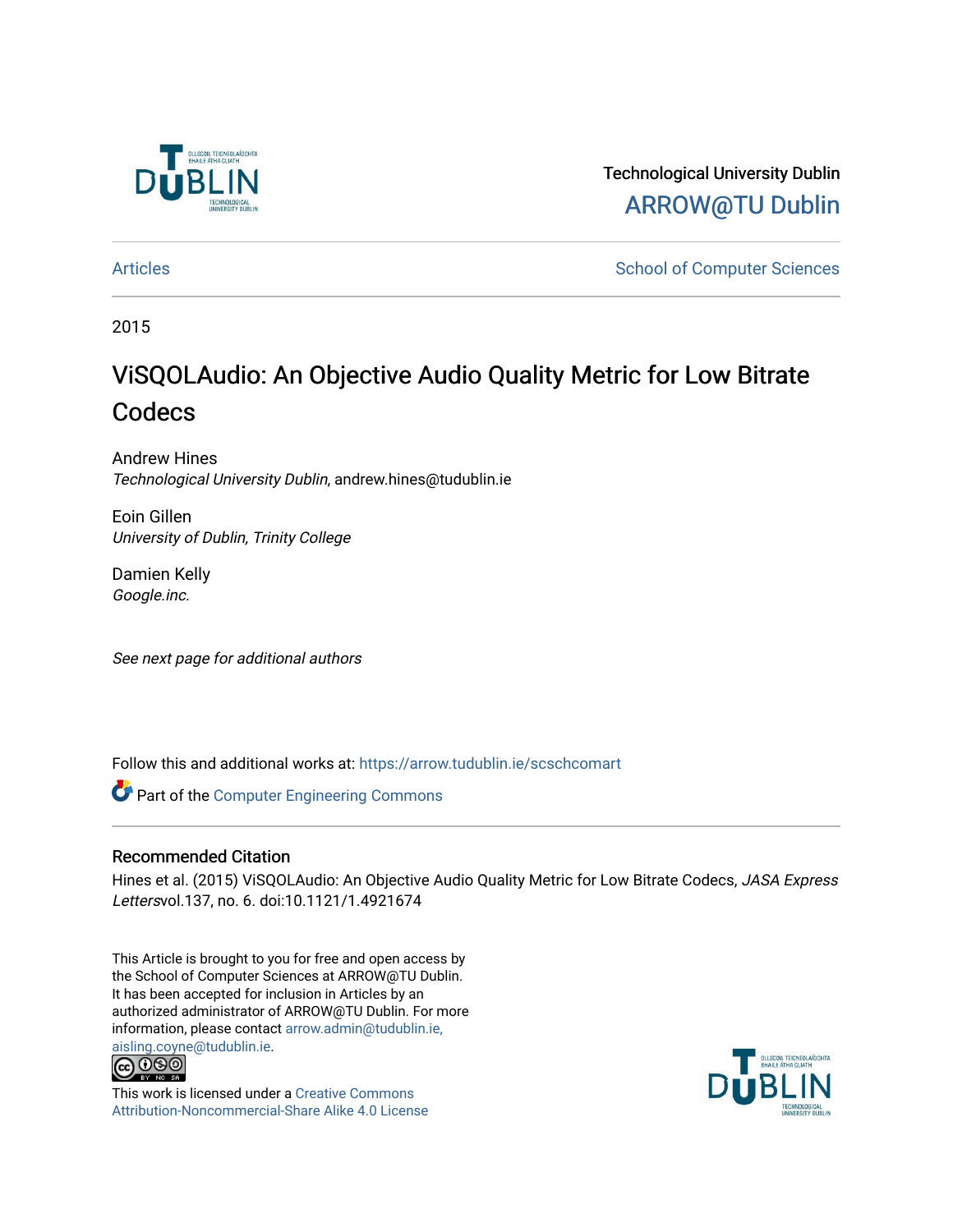## Authors

Andrew Hines, Eoin Gillen, Damien Kelly, Jan Skoglund, Anil Kokaram, and Naomi Harte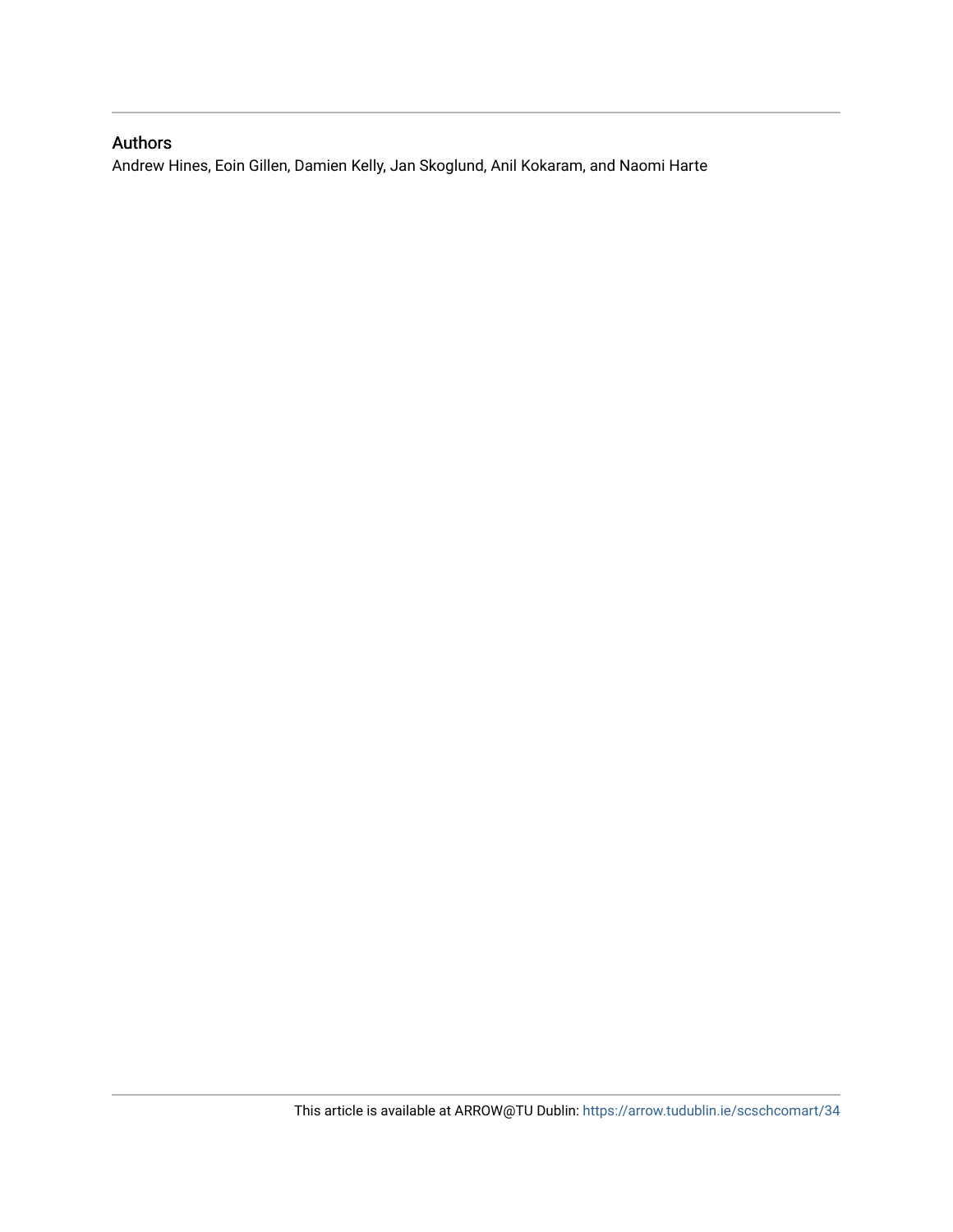

# ViSQOLAudio: An objective audio quality metric for low bitrate codecs

Andrew Hines<sup>a)</sup> and Eoin Gillen

Sigmedia Group, School of Engineering, Trinity College Dublin, Ireland [andrew.hines@dit.ie,](mailto:andrew.hines@dit.ie) [ogiollae@tcd.ie](mailto:ogiollae@tcd.ie)

#### Damien Kelly, Jan Skoglund, and Anil Kokaram

Google, Incorporated, Mountain View, California 94043, USA [damienkelly@google.com,](mailto:damienkelly@google.com) [jks@google.com](mailto:jks@google.com), [anilkokaram@google.com](mailto:anilkokaram@google.com)

#### Naomi Harte

Sigmedia Group, School of Engineering, Trinity College Dublin, Ireland [nharte@tcd.ie](mailto:nharte@tcd.ie)

Abstract: Streaming services seek to optimise their use of bandwidth across audio and visual channels to maximise the quality of experience for users. This letter evaluates whether objective quality metrics can predict the audio quality for music encoded at low bitrates by comparing objective predictions with results from listener tests. Three objective metrics were benchmarked: PEAQ, POLQA, and VISQOLAudio. The results demonstrate objective metrics designed for speech quality assessment have a strong potential for quality assessment of low bitrate audio codecs.

© 2015 Acoustical Society of America [DOS] Date Received: October 31, 2014 Date Accepted: May 12, 2015

#### 1. Introduction

Media streaming is now an established method for listening to music and watching movie and TV content. Network bandwidth constraints are variable across the diverse range of devices on which content is consumed (e.g., mobile, desktop, home theatre). As a result, content distributors, such as YouTube, Netflix, or Spotify, must support a range of codecs and bit rates ("treatments") to optimise consumers' Quality of Experience  $(QoE)$ .<sup>1</sup> Bandwidth allocation for multimedia streaming on mobile devices needs to optimise the QoE across senses and while 256 kb/s treatments can deliver QoE indistinguishable from uncompressed audio,<sup>2</sup> any savings in the audio bandwidth could be used to improve the video stream. To accommodate environments from smartphone to home theatre, both the video and audio content are transmitted in compressed form using lossy compression schemes. Psychoacoustic inspired compression schemes have output signals that are optimised from the perspective of the human auditory system.<sup>3–[6](#page-7-0)</sup> Standard mean square error or segmental signal-to-noise ratios are not well suited to evaluating audio quality for modern codecs due to the optimised bit allocation resulting from psychoacoustic models.[7,8](#page-7-0) Suitable objective metrics could help automate the evaluation of changes in QoE as a result of this transcoding process. Treatments that are commonly used for streaming are examined here: AAC-HE and AAC-LC codecs<sup>9</sup> at four bit rates and examples of MP3 and OPUS codecs.<sup>10</sup> Prior work by the authors pre-sented subjective listener test results for these treatments.<sup>[2](#page-7-0)</sup> The treatments were subjectively evaluated in the context of stereo music to investigate whether listeners perceived differences in the audio quality for the codecs tested and whether presentation mode

a)Current address: School of Computing, Dublin Institute of Technology, Dublin, Ireland.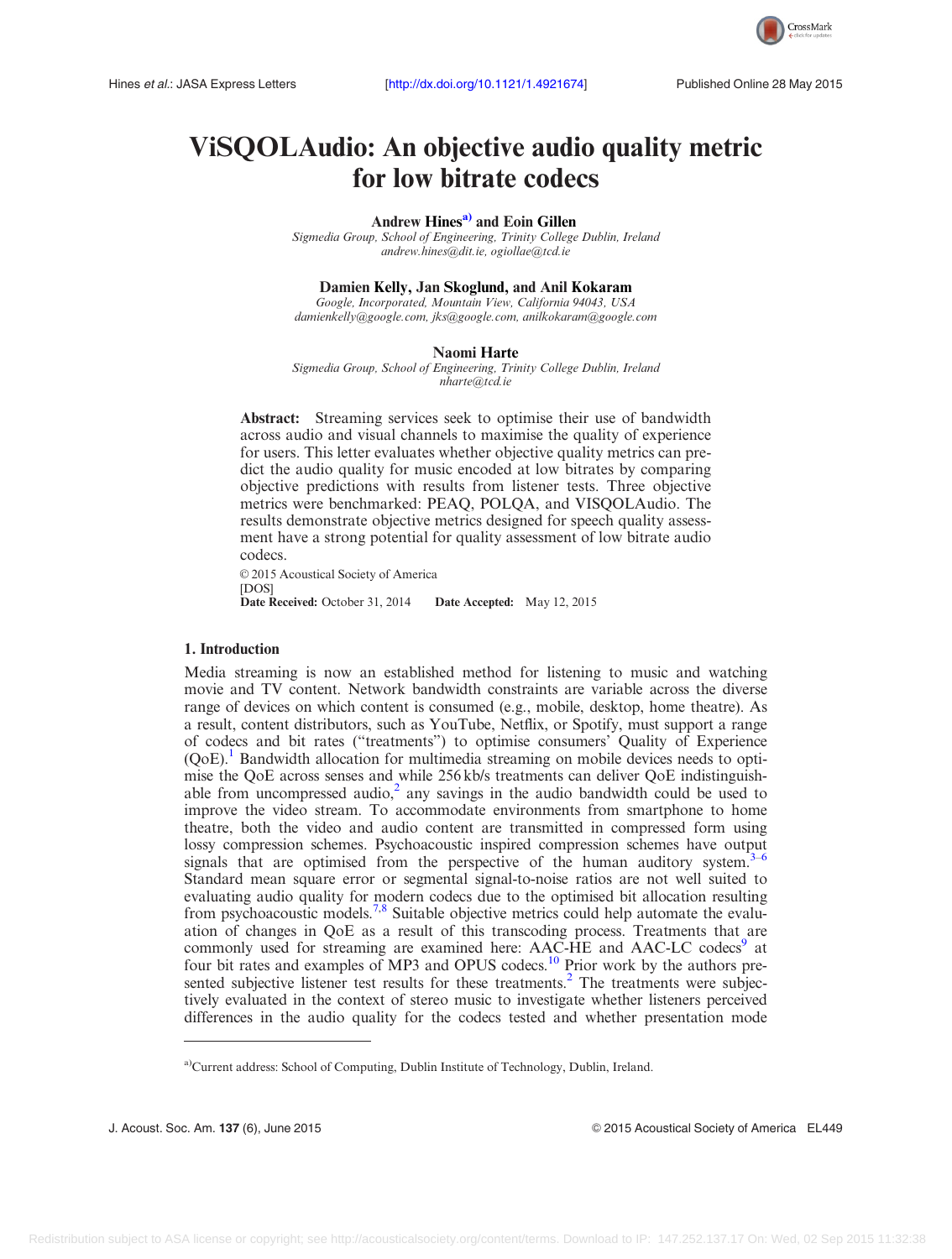(headphones/speakers) influenced the results. The results showed that listeners found some treatments were noticeably degraded while others were indistinguishable from the original uncompressed stereo audio samples. This work benchmarks four objective metrics against the subjective listener test results carried out with headphones to evaluate their suitability for measuring audio quality for low bit rate codecs.

### 2. Objective metrics

Since the late 1980s objective quality metrics for audio have been actively developed. The Perceptual Evaluation of Audio Quality (PEAQ) was standardised as Recommendation ITU-R BS.1387 from 1998 to 2001.<sup>11</sup> There are two versions: a basic version, which is optimised for speed, and an advanced model that adds a filterbank based ear model to the basic FFT-based model to improve accuracy. Both versions produce a number of model output variables that are mapped to an objective difference grade (ODG) quality score via a multi-layer neural network. The ODG scale is an objective approximation of the subjective difference grade used in Recommendation ITU-R BS.1116 (Ref. [12](#page-8-0)) to determine small audio impairments. A decade later, ITU-T Recommendation P.863 standardised a new objective metric for measuring speech quality, called POLQA. POLQA was designed for speech quality assessment and can be run in narrowband mode (telephone quality; 300–3400 Hz) or superwideband (SWB) mode  $(50-14000 \text{ Hz})$ . POLQA has been shown to have potential as an audio quality model<sup>13</sup> and the developers of POLQA are currently working on adapting it for use in audio quality evaluation. An alternative speech quality model called ViSQOL,<sup>14</sup> has been adapted for audio quality testing. This adapted metric is referred to as ViSQOLAudio and is described and evaluated in this letter. For benchmarking purposes, the commercially released POLQA version conforming to the P.863 standard is tested along with the basic and advanced versions of PEAQ (all supplied by Opticom, GmBH).

### 2.1 ViSQOLAudio metric

ViSQOL was developed as an objective speech quality metric.<sup>[14](#page-8-0)–[16](#page-8-0)</sup> It is a full reference speech quality metric, comparable to POLQA, that uses similarity between spectrograms to measure quality. This paper presents ViSQOLAudio, an adaption of the ViSQOL speech quality metric. A detailed description of ViSQOL for speech quality can be found in a previously published work.<sup>[14](#page-8-0)</sup> A small number of changes to the algorithm were necessary for music and audio evaluation and they can be summarised as follows. The voice activity detection was removed to allow a comparison of the reference sample to the test sample. The basic system of comparing signals over spectrogram "patches" used by ViSQOL was retained and the patch alignment system is still performed between the reference and test patches but all patches from the reference signal are retained, i.e., all patches are considered "active." The number of frequency bands evaluated was increased with standard Bark scale bands used from 50 to 13 500 Hz with an extra band centred at  $16000 \text{ Hz}$  to cover the full bandwidth of hearing from  $50 \text{ Hz}$  to  $20 \text{ kHz}$ . This adjustment was necessary for audio evaluation as ViSQOL only covers the salient speech frequency bands, i.e., between 50 and 8000 Hz. The mapping from the raw similarity score to a speech MOS score was removed for ViSQOLAudio and the results are quoted on a similarity scale from 0 to 1. A MATLAB implementation of ViSQOLAudio is avai-lable to download from the authors' website.<sup>[17](#page-8-0)</sup>

#### 3. Subjective and objective testing

The subjective tests were carried out using the MUSHRA test methodology that is defined in ITU-R Recommendation  $BS.1534.1<sup>18</sup>$  $BS.1534.1<sup>18</sup>$  $BS.1534.1<sup>18</sup>$  Other audio quality test methodologies exist, but for low bit rate codec testing, MUSHRA is a good compromise between an absolute category rating test (e.g., ITU-R BS.1284-1) and a test for almost undetectable impairments (e.g., ITU-R BS.1116-2). Biases in MUSRHA tests have been reported due to stimulus spacing and range equalising effects<sup>[19](#page-8-0)</sup> but MUSHRA has been used in a variety of tests showing a good ability to rank low bit rate codecs.<sup>[20,21](#page-8-0)</sup>

EL450 J. Acoust. Soc. Am. 137 (6), June 2015 **Hines et al.: Objective audio quality metrics**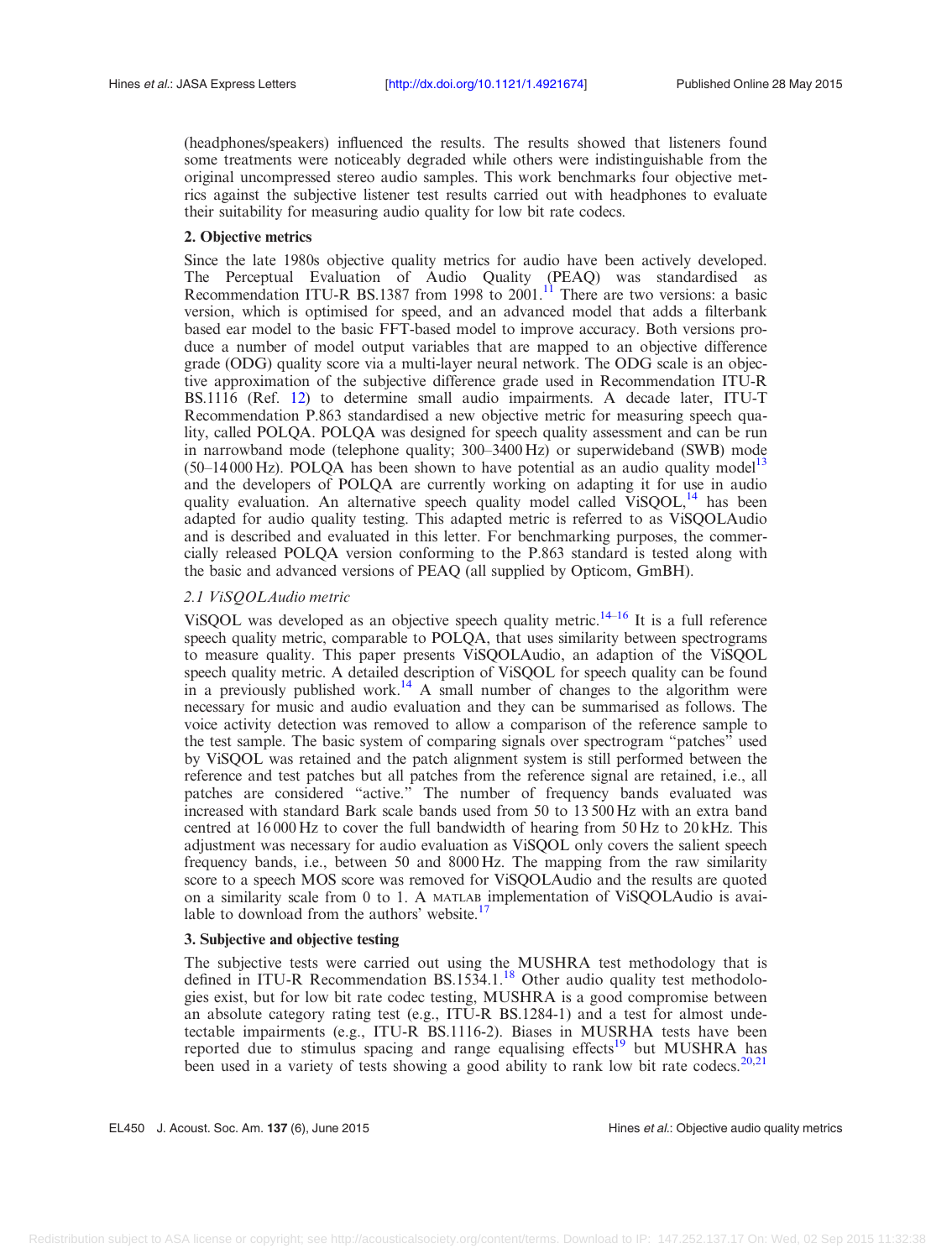<span id="page-4-0"></span>Following the MUSHRA methodology, listeners were presented with a labeled reference and a number of unlabeled test samples (stimuli). The unlabeled samples were ranked using a numerical continuous scale ranging from 0 to 100 in five descriptive intervals: bad (0–20); poor (20–40); fair (40–60); good (60–80); and excellent (80–100). An unaltered version of the reference and two anchor samples (low-pass filtered versions of the reference) were hidden amongst the treatments under test. Ten listeners ranked 12 music samples for 10 treatments (including the hidden reference and 2 anchors). Tests using Sennheiser HD558, high-quality open-backed headphones showed the least variance between listeners and are used as the ground truth subjective quality for objective metric evaluation. The subjective quality assessments by treatment are reproduced here in Fig. 1. Table [1](#page-5-0) details the test material which consisted of stereo music samples of 7–15 s duration covering a variety of musical sounds. The test materials were sourced from CDs and the EBU music database<sup>22</sup> and were all originally sampled at either 48 or 44.1 kHz, 16 bit stereo (so for 44.1 kHz two-channel audio, the bit rate is 1411.2 kb/s). Reference PCM WAV files were created at 48 kHz for all files. These were then coded and resampled using ffmpeg with Fraunhofer AAC encoder for AAC, libmp3lame for MP3, and libopus for Opus 1.1 to produce the range of treatments in Table [2](#page-5-0). All samples were formatted as WAV PCM files for presentation and evaluated by the authors to ensure no level difference was perceived between the reference samples and the treatments. Each objective metric was used to compare the 12 reference samples with their 10 treatments. Further information on the subjective test-ing and a detailed analysis of the results was presented in prior work.<sup>[2](#page-7-0)</sup>

Determining the influence of codecs and bitrates on audio is difficult. Aside from the inherently challenging task of quantifying subjective listener opinions on quality, measuring audio quality must eliminate the influence of other factors on the listener's quality of experience. Measuring with loudspeakers introduces the potential for room acoustics to influence results, while the choice of samples, rating methodology, number and expertise of listeners can potentially influence results. Music samples sensitive to bitrate reduction and frequency response were carefully chosen to exercise the codecs.<sup>[22](#page-8-0)</sup> The listener tests were carried out in a sound-proofed recording studio and repeated using two types of headphones and again with loudspeakers to evaluate the impact of listening equipment. The results using studio quality Sennheister HD558 headphones were used as the subjective ground truth. While the other listening equipment results exhibited the same trends, there were differences that may have been caused by masking of compression artefacts in the lower quality headphones and due to room reverberation for the loudspeakers. The choice of MUSHRA as a testing methodology allowed for listeners to compare treatments and rank them on a continuous scale. The subjective results across treatments and equipment indicated that listen-ers were remarkably consistent in their scoring.<sup>[2](#page-7-0)</sup> The data and results provided



Fig. 1. Mean subjective MUSHRA results by treatment (for 12 music samples and 10 listeners using headphones). Error bars show 95 confidence intervals. lp35 and lp7 are the low pass filtered anchor conditions.

J. Acoust. Soc. Am. 137 (6), June 2015 **Hines et al.: Objective audio quality metrics** EL451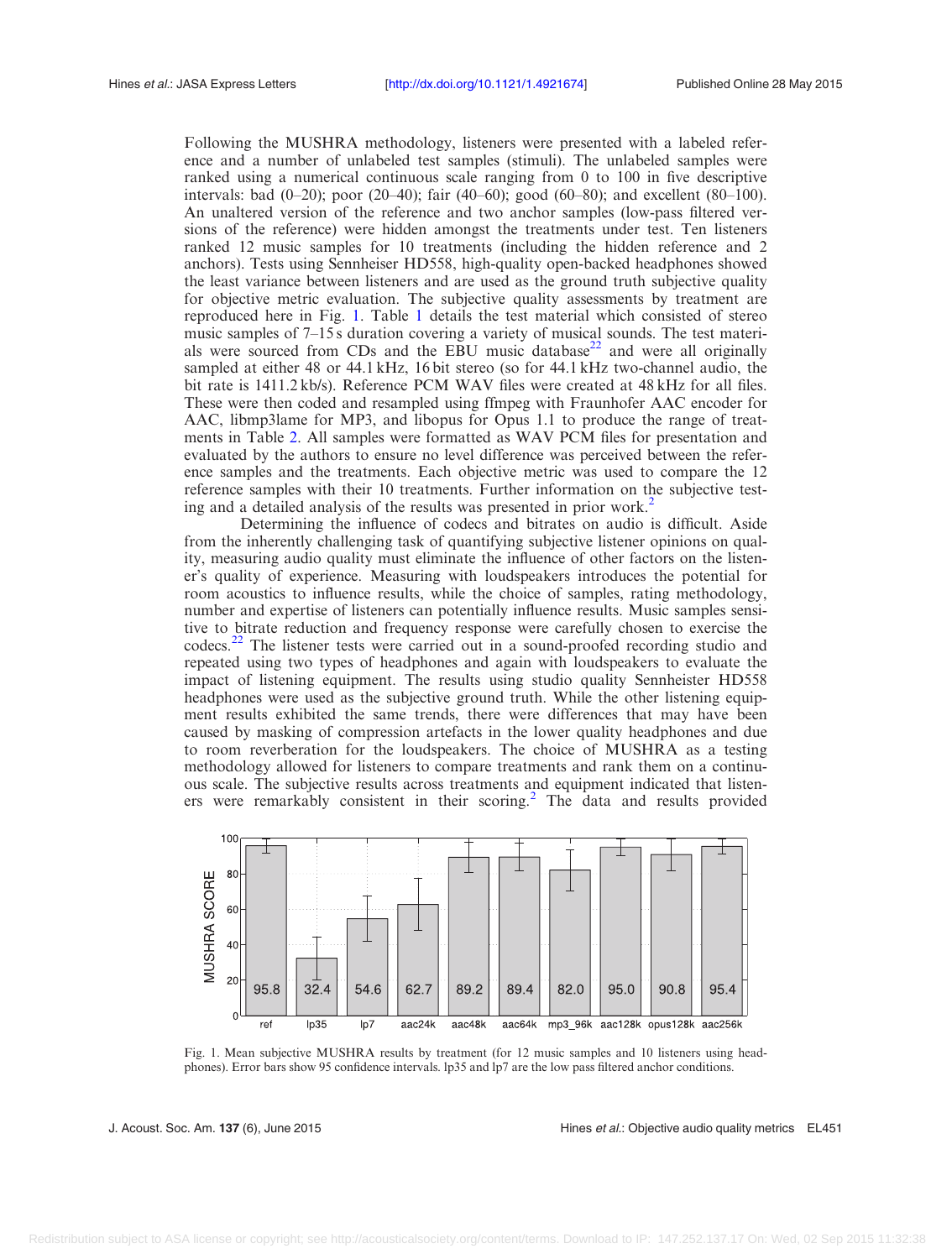| Label         | Music type               | Source     | Label          | Music type                | Source     |
|---------------|--------------------------|------------|----------------|---------------------------|------------|
| <b>Boz</b>    | Rock/R&B (Boz Scaggs)    | CD         | Glock          | Glockenspiel              | <b>EBU</b> |
| <b>Steely</b> | Soft Rock (Steely Dan)   | CD         | Contrabassoon  | Arpeggio/melodious phrase | <b>EBU</b> |
| Castanets     | Castanets                | EBU        | Harpsichord    | Arpeggio/melodious phrase | <b>EBU</b> |
| Moonlight     | Piano (Moonlight Sonata) | CD         | Soprano        | Soprano singer            | <b>EBU</b> |
| Vega          | Vocals (Suzanne Vega)    | CD         | Guitar         | Larry Corvell             | <b>EBU</b> |
| Ravel         | Tzigane                  | <b>EBU</b> | <b>Strauss</b> | R. Strauss (Orchestra)    | <b>EBU</b> |

<span id="page-5-0"></span>Table 1. Music samples.

confidence that the listener test experiments would be a useful starting point for assessing the potential of objective metrics to predict low bitrate codecs impact on audio quality.

#### 4. Results

Figure [1](#page-4-0) reproduces the results from the subjective listener tests. The higher bitrate codecs had quality scores almost indistinguishable from the reference uncompressed audio. The low pass filtered anchors and AAC-HE 24 kb/s were scored significantly lower.

Figure [2](#page-6-0) presents the objective results grouped per treatment type. The AAC-LC 128 kb/s and AAC-LC 256 kb/s were ranked highest by all of the objective metrics in terms of their mean values. However, the error bars show that the results for a given treatment varied significantly across samples. For example, observe the standard deviation for the AAC-LC 256 kb/s as measured by PEAQ. An analysis of the per sample results that caused this large standard deviation showed that both PEAQ models had estimates that clustered bi-modally with four samples between  $0$  and  $-1$  (boz, castanets, steely, vega) and another six samples between  $-3$  and  $-4$  (sopr, ravel, guitar, harpsichord, contrabassoon, strauss). This is illustrated in Fig. [2](#page-6-0) by the per-sample red circles on the PEAQ-Advanced plot for AAC-LC 256 kb/s. This indicates that for this particular codec, PEAQ exhibits a sensitivity to sample type that was not experienced by the subjective listeners.<sup>[2](#page-7-0)</sup> No obvious pattern with respect to sample type was observed for these clusters.

Accurate estimation of the quality of the low pass anchors was a problem for all of the metrics. While the subjective tests show that listeners rank the low pass treatments very poorly in comparison with even the very low bitrate AAC-HE 24 kb/s codec, this is not captured in the objective metric predictions.

Table [3](#page-6-0) contains correlation coefficients for all metrics against the mean subjective scores grouped by treatment. Figure [2](#page-6-0) gives an indication of the performance and also highlights the poor estimation of the anchors by all of the objective metrics tested. The Spearman and Kendall correlation results were very promising for VISQOLAudio, pointing to a strong capacity to rank the treatments correctly. However, tight clustering of a number of the treatments and the confidence intervals of the subjective ground truth MUSHRA scores should be taken into account before over interpreting the meaning of these statistics. POLQA and ViSQOLAudio are

| Type      | Bandwidth          | Bit rate $(kb/s)$ | Type   | Bandwidth         | Bit rate $(kb/s)$ |  |
|-----------|--------------------|-------------------|--------|-------------------|-------------------|--|
| reference | 22 kHz/Raw-PCM     | 1536              | aac-he | 20 kHz (fullband) | 48                |  |
| anchor 1  | 3.5 kHz narrowband | 256               | aac-he | 20 kHz (fullband) | 64                |  |
| anchor 2  | 7 kHz wideband     | 512               | aac-lc | 20 kHz (fullband) | 128               |  |
| mp3       | $16kHz$ (SWB)      | 96 (CBR)          | opus   | 20 kHz (fullband) | 128               |  |
| aac-he    | 20 kHz (fullband)  | 24                | aac-le | 20 kHz (fullband) | 265               |  |

Table 2. Treatments.

EL452 J. Acoust. Soc. Am. 137 (6), June 2015 **Hines et al.: Objective audio quality metrics**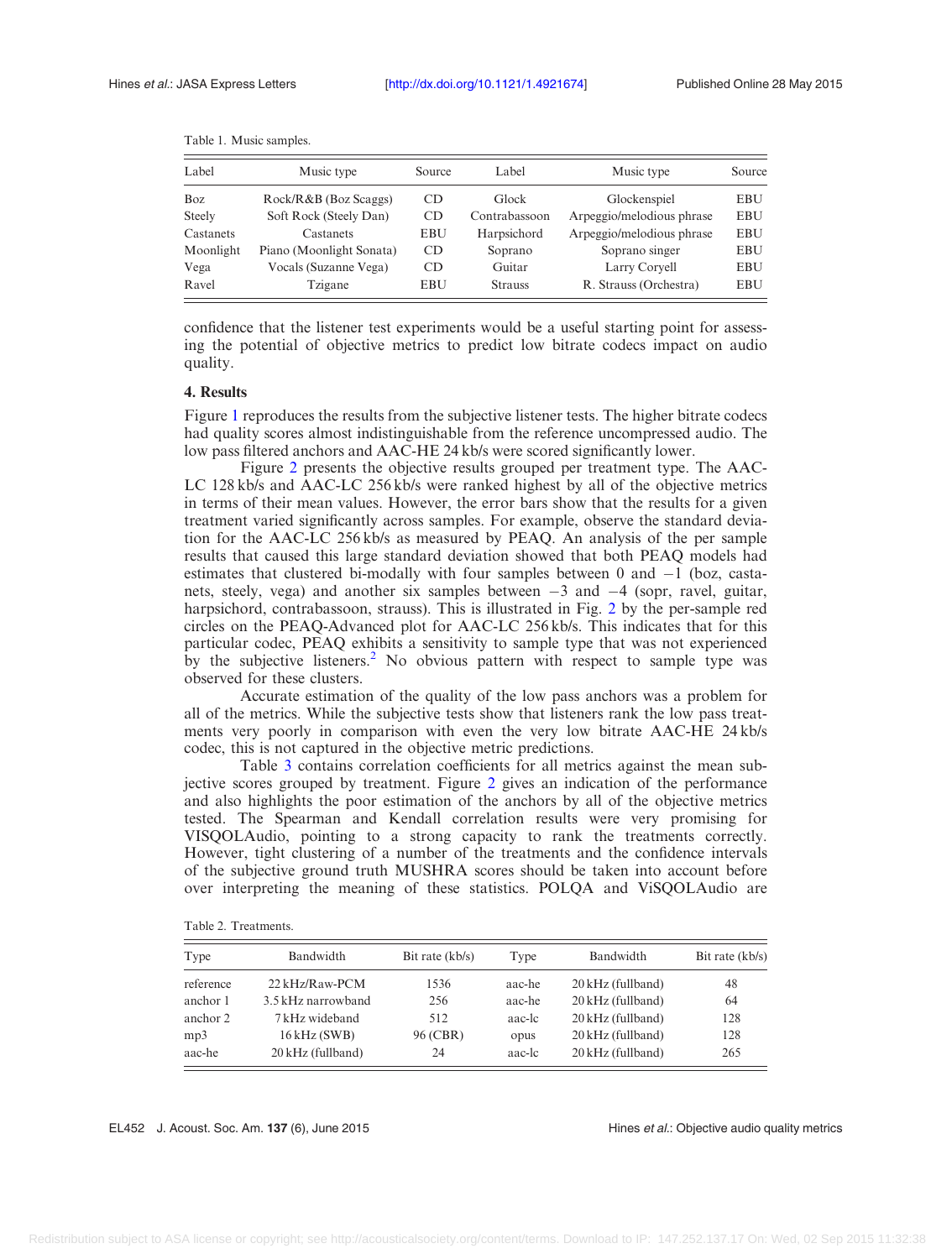<span id="page-6-0"></span>

Fig. 2. (Color online) Mean objective metric results plotted against subjective MUSHRA quality scores per treatment for 12 samples. Error bars are 1 standard deviation. Red circles (unfilled) in PEAQ-Advanced plot are the individual sample results for aac256k.

comparable in their performance. Figure [3](#page-7-0) presents a close-up view for scores above 60 on the MUSHRA scale for ViSQOLAudio and POLQA, i.e., excluding the two anchor treatments. POLQA had a good fit to all treatments with the exception of the anchors, while VISQOLAudio overestimates degradation in quality for the MP3 96 kb/ s treatment. The robustness of metrics to the type of sample content was better with VISQOLAudio than with POLQA or PEAQ, highlighted by the size of the error bars.

Table 3 also presents statistics excluding the two anchor points. ViSQOLAudio is the most consistent across both scenarios although the correlation scores dropped without the anchor treatments. The RMSE has dropped for all measures having removed the anchor treatments. Without them, the correlation statistics for PEAQ have noticeably improved but the high RMSE still highlights a lack of robustness between audio samples for a given treatment. The Pearson correlation for POLQA is also noticeably higher with these exclusions but the Spearman ranking warns that listeners' treatment preferences are not captured.

#### 5. Discussion and conclusions

The results for all metrics are promising, despite the fact that PEAQ was not designed with low bitrate codecs in mind and POLQA and ViSQOL were conceived as speech

|                                            | Raw     |          |         | Fitted  |          |         |             |  |
|--------------------------------------------|---------|----------|---------|---------|----------|---------|-------------|--|
| Measure                                    | Pearson | Spearman | Kendall | Pearson | Spearman | Kendall | <b>RMSE</b> |  |
| <b>POLOA</b>                               | 0.859   | 0.77     | 0.77    | 0.86    | 0.77     | 0.6     | 14.06       |  |
| VISOOLAudio                                | 0.866   | 0.952    | 0.867   | 0.895   | 0.952    | 0.867   | 9.94        |  |
| PEAO-Advanced                              | 0.673   | 0.556    | 0.397   | 0.4     | 0.673    | 0.556   | 18.93       |  |
| PEAO-Basic                                 | 0.337   | 0.564    | 0.511   | 0.293   | 0.273    | 0.156   | 20.08       |  |
| (Without anchor 1 and anchor 2 treatments) |         |          |         |         |          |         |             |  |
| POLQA                                      | 0.943   | 0.619    | 0.619   | 0.948   | 0.619    | 0.5     | 6.724       |  |
| VISOOLAudio                                | 0.74    | 0.952    | 0.857   | 0.8     | 0.929    | 0.786   | 6.262       |  |
| PEAO-Advanced                              | 0.929   | 0.857    | 0.474   | 0.422   | 0.833    | 0.714   | 9.452       |  |
| PEAO-Basic                                 | 0.479   | 0.976    | 0.929   | 0.718   | 0.976    | 0.929   | 7.892       |  |

Table 3. Correlation statistics for raw and regression fitted mean treatment scores. Top ranked measure for each statistic in bold.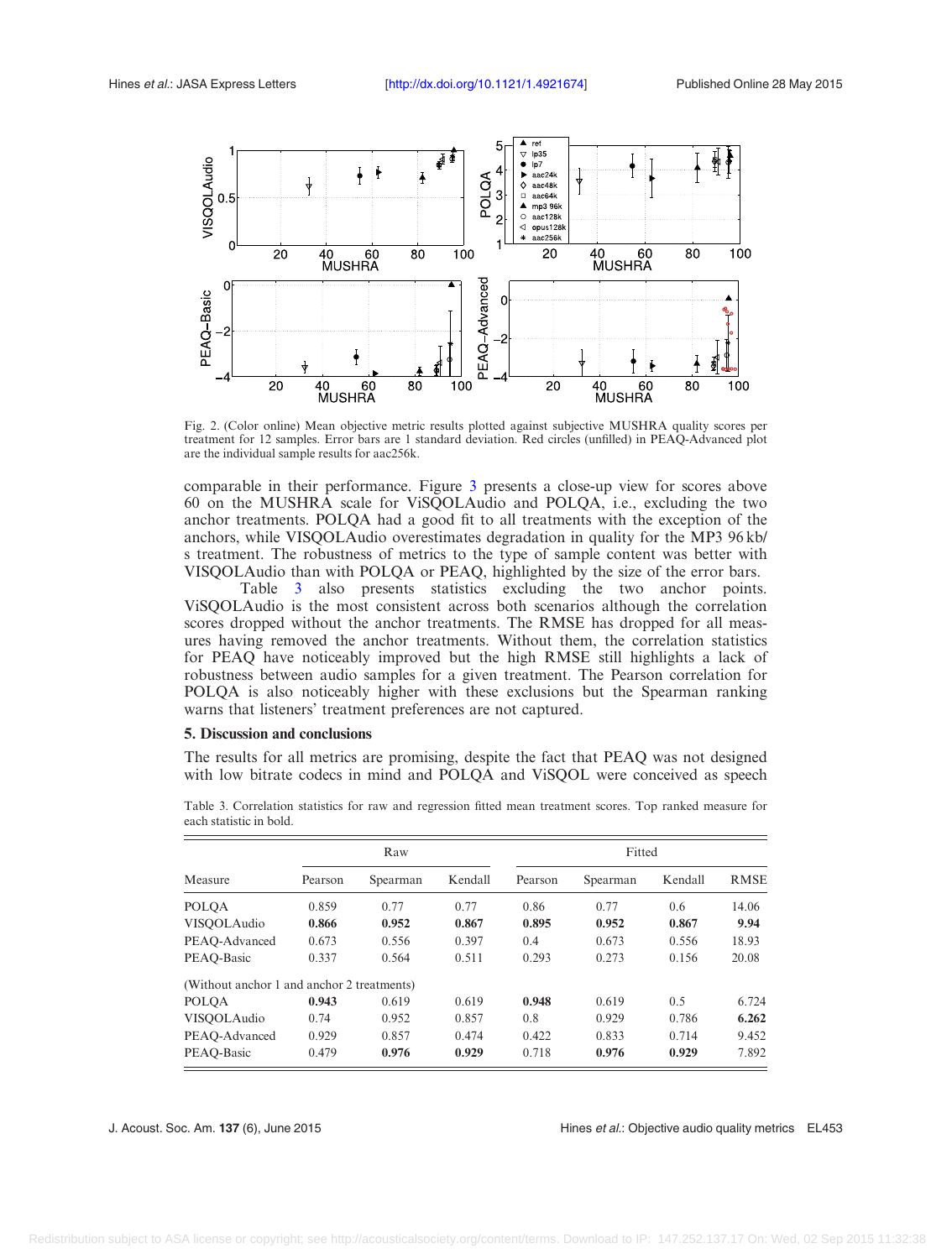<span id="page-7-0"></span>

Fig. 3. Close-up of Fig. [2](#page-6-0) for ViSQOLAudio and POLQA. Anchor treatments are excluded and range of axes has been reduced.

quality metrics. The adaptations to create ViSQOLAudio were essential as the speech version had no superwideband mode and was optimised for speech evaluation using a voice activity detector. The low standard deviation between samples for treatments is the most advantageous feature when comparing results with the other objective metrics.

POLQA performed well using the SWB speech mode. The statistics at a treatment level showed POLQA's potential for this application but the ranking ability and sample level variation pointed towards difficulty in distinguishing between the smaller differences in treatments. This could well be addressed by the as yet unpublished audio-modified version of POLQA where alignment changes similar to those applied to ViSQOLAudio will likely be addressed. The results suggest only small adaptations are required. PEAQ showed much variation across different samples for the same treatment where the listener assessed quality was consistent. This letter highlights the need for continued development of objective metrics that can deal with the variety of new low bitrate codecs that have been developed. Further work and testing with a wider range of data is ongoing. ViSQOLAudio has promising potential as an objective audio quality metric and compares favourably with PEAQ for the lower bitrate codecs assessed.

#### Acknowledgments

Supported by Google, Inc. and Enterprise Ireland, Innovation Partnership Project No. IP-2013 0232.

#### References and links

European Network on Quality of Experience in Multimedia Systems and Services (COST Action IC 1003), Qualinet white paper on definitions of quality of experience, 2012.

<sup>2</sup>A. Hines, E. Gillen, J. Skoglund, D. Kelly, A. Kokaram, and N. Harte, Perceived Audio Quality for Streaming Stereo Music (ACM Multimedia, Orlando, 2014).

 ${}^{3}R$ . Heusdens and S. van de Par, "Rate-distortion optimal sinusoidal modeling of audio and speech using psychoacoustical matching pursuits," in 2002 IEEE International Conference on Acoustics, Speech, and Signal Processing (ICASSP) (May, 2002), Vol. 2, pp. II-1809–II-1812.

<sup>4</sup>B. C. J. Moore, "Masking in the human auditory system," in Audio Engineering Society Conference: Collected Papers on Digital Audio Bit-Rate Reduction (May, 1996).

 ${}^{5}$ T. Painter and A. Spanias, "Perceptual coding of digital audio," Proc. IEEE 88(4), 451–515 (2000).

E. Zwicker and U. T. Zwicker, "Audio engineering and psychoacoustics: Matching signals to the final receiver, the human auditory system," J. Audio Eng. Soc. <sup>39</sup>(3), 115–126 (1991). <sup>7</sup>

<sup>7</sup>S. Kandadai, J. Hardin, and C. D. Creusere, "Audio quality assessment using the mean structural similarity measure," in IEEE International Conference on Acoustics, Speech and Signal Processing, 2008. ICASSP 2008 (2008), pp. 221–224.

<sup>8</sup>J. You, U. Reiter, M. M. Hannuksela, M. Gabbouj, and A. Perkis, "Perceptual-based quality assessment for audio-visual services: A survey," Sign. Process.: Image Commun. 25(7), 482-501 (2010).

<sup>9</sup>ISO/IEC 13818-7:2006: Information Technology—Generic Coding of Moving Pictures and Associated Audio Information—Part 7: Advanced Audio Coding (AAC) (International Organization for Standardization, Geneva, Switzerland, 2006).

10J.-M. Valin, K. Vos, and T. B. Terriberry, "Definition of the Opus audio codec," IETF (2012), URL RFC6716,<http://www.ietf.org/rfc/rfc6716.txt> (Last viewed 21 May 2015).

EL454 J. Acoust. Soc. Am. 137 (6), June 2015 **Hines et al.: Objective audio quality metrics**